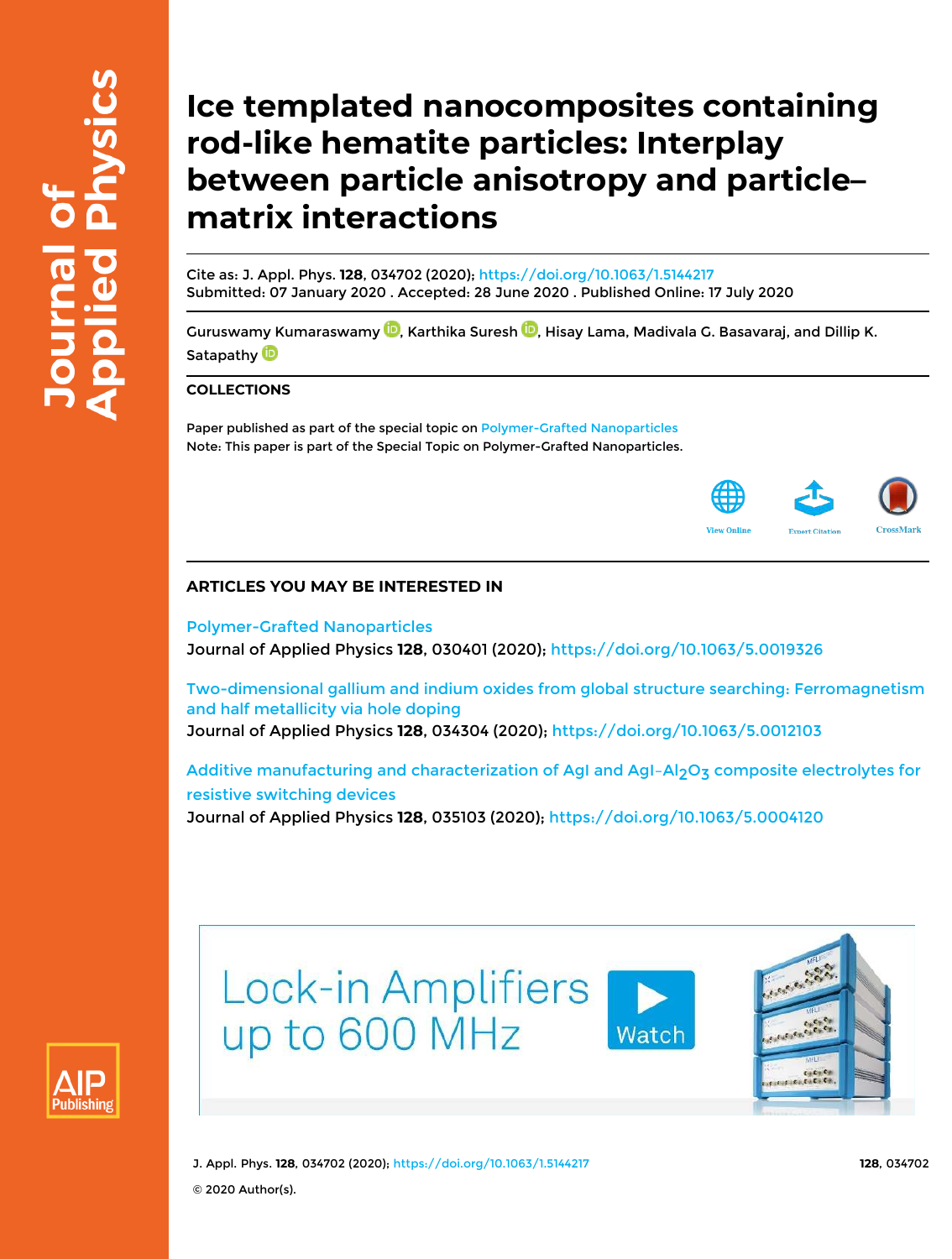View Online Export Citation CrossMark

# Ice templated nanocomposites containing rod-like hematite particles: Interplay between particle anisotropy and particle–matrix interactions

Cite as: J. Appl. Phys. 128, 034702 (2020); doi: 10.1063/1.5144217 Submitted: 7 January 2020 · Accepted: 28 June 2020 · Published Online: 17 July 2020

Guruswamy Kumaraswamy,<sup>1,a),b)</sup> (D Karthika Suresh,<sup>1,c)</sup> (D Hisay Lama,<sup>2,d)</sup> Madivala G. Basavaraj,<sup>3</sup> and Dillip K. Satapathy<sup>2</sup>

#### AFFILIATIONS

<sup>1</sup>Polymer Science and Engineering Division, CSIR—National Chemical Laboratory, Pune 411008, Maharashtra, India 2 Soft Materials Laboratory, Department of Physics, Indian Institute of Technology Madras, Chennai 600036, Tamil Nadu, India <sup>3</sup>Department of Chemical Engineering, Indian Institute of Technology Madras, Chennai 600036, Tamil Nadu, India

Note: This paper is part of the Special Topic on Polymer-Grafted Nanoparticles.

a) Author to whom correspondence should be addressed: guruswamy@iitb.ac.in

b)Current address: Department of Chemical Engineering, Indian Institute of Technology Bombay, Mumbai 400076, Maharashtra, India.

c)Current address: Department of Chemical Engineering and Materials Science, University of Minnesota, Twin Cities, Minneapolis, MN 55455-0431, USA.

d)**Current address:** Centre for Soft and Living Matter, Institute for Basic Science (IBS), Ulsan 44919, South Korea.

#### **ABSTRACT**

We demonstrate that the mechanical response of ice templated nanocomposite scaffolds prepared from ellipsoidal hematite particles is determined by both the particle aspect ratio and the interaction between the particles and the matrix polymer. We ice template aqueous dispersions of hematite particles, polyethyleneimine, and diepoxy crosslinker and crosslink the polymer in the frozen state. This protocol results in the formation of elastic macroporous monoliths capable of complete recovery from large compressive strains. Hematite particles show an inversion of their surface charge with pH: they are negatively charged at a basic pH and positively charged under acidic conditions. This allows us to change the interaction between hematite particles and crosslinked matrix polymer that they are embedded in, simply by immersing the monoliths in aqueous solutions with different pH's. We report that under basic conditions, viz, when polyethyleneimine adsorbs on the particle surface, there is a decrease in the monolith modulus with an increase in the particle aspect ratio. We demonstrate that this correlates with a change in the mechanism of monolith response: from wall compression for isotropic particles to wall bending for anisotropic particles with an aspect ratio of 4. Under acidic conditions  $pH = 2$ , where hematite particles show a positive zeta potential, the monolith modulus increases with the aspect ratio of the ellipsoidal fillers. Understanding the interplay between filler aspect ratio and filler–matrix interaction has important implications for the control of nanocomposite mechanical properties.

*Published under license by AIP Publishing.* https://doi.org/10.1063/1.5144217

#### I. INTRODUCTION

In polymer nanocomposites, nanoparticle fillers are dispersed in a polymeric matrix with the objective of creating hybrid materials with synergistic properties.<sup>1-3</sup> Typically, nanoparticle fillers are hard inorganics that impart rigidity and functional properties to the hybrid, while the polymeric matrix imparts toughness,

flexibility, and formability.<sup>4-8</sup> In nanocomposites, the large specific area at the polymer/filler interface has important implications for the properties of the hybrid.<sup>9,10</sup> Properties of polymer nanocomposites are strongly determined by polymer-filler interactions.<sup>11,12</sup> In addition, filler–filler dispersed phase interactions, mediated by the continuous polymer matrix, also play an important role in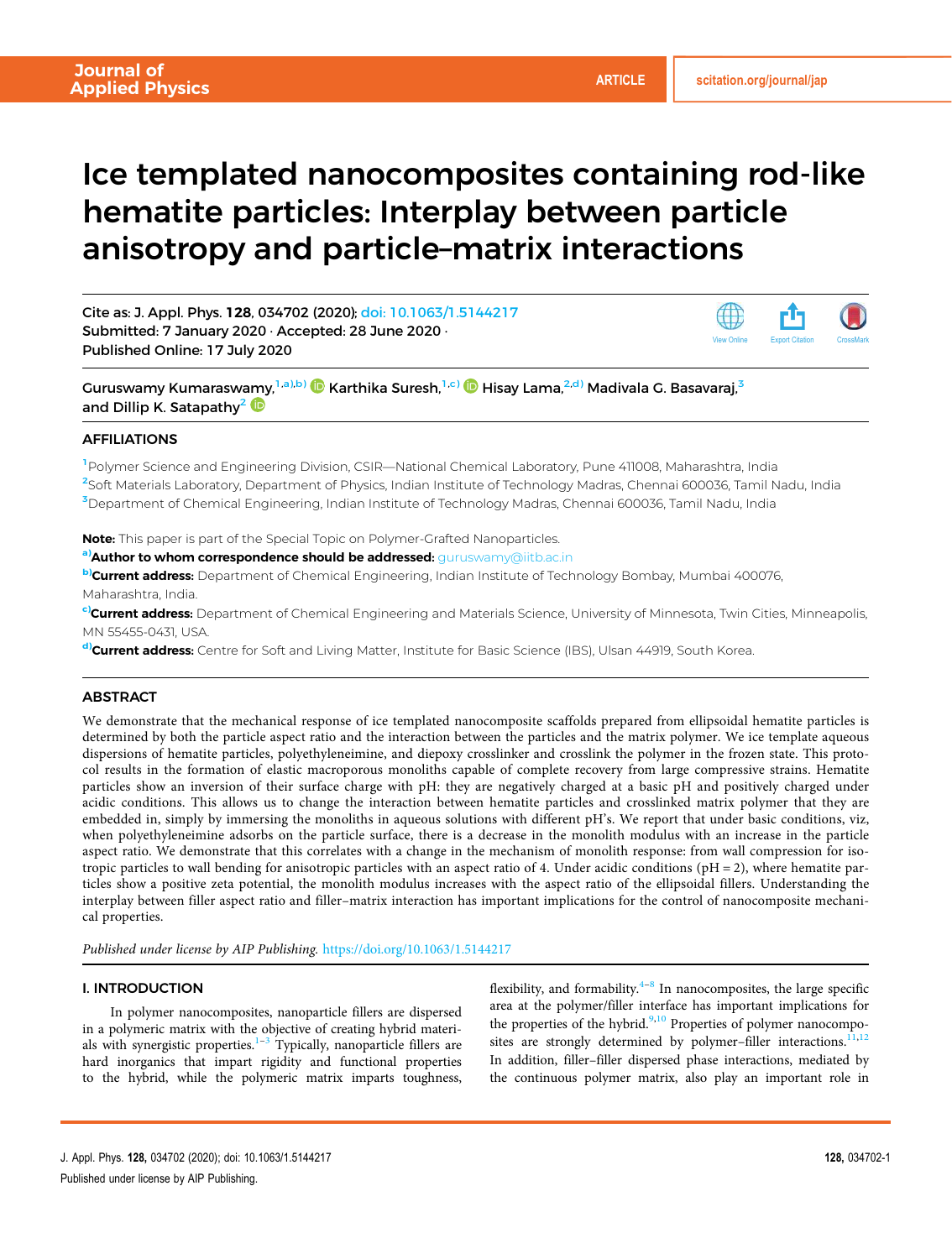determining the properties of the hybrid. For example, when the fillers have an effective attractive interaction, the non-equilibrium dispersed morphology created by processing the nanocomposite evolves slowly, despite the high viscosity of the matrix polymer.<sup>13,14</sup>

Of special interest are nanocomposites that incorporate anisotropic nanoparticles.<sup>15</sup> For example, anisotropy reduces the percolation threshold of fillers in the matrix.<sup>16</sup> Thus, conducting carbon nanotube composites can be prepared at ultralow concentrations of the nanotube inclusions.<sup>17,18</sup> The aspect ratio of rod-like or platelike fillers strongly influences the mechanical response of the hybrid nanocomposite. Researchers have reported an increase in the stiffness, strength, and heat distortion temperature with the increase in the aspect ratio of clays in nylon nanocomposites.<sup>19</sup> In high inorganic content nacre-mimetic nanocomposites prepared using synthetic clays with different aspect ratios, an increase in stiffness and strength has been reported for higher aspect ratio clays.<sup>20</sup> In carbon nanotube nanocomposites, researchers have reported a qualitative change in the sign of the normal stress difference as a function of nanotube aspect ratio. $21,22$  They attribute this to a change in the nature of the network structures formed for the different aspect ratio nanotubes. Aggregation of nanofillers into network structures plays an important role in determining the effect of the nanofiller on the properties of the hybrid.<sup>23</sup> Therefore, the role of interparticle interactions in determining aggregation has been explored by several researchers. $24,25$  When filler interparticle interactions, or filler–matrix interactions can be tuned in response to changes in environmental conditions, then the nanocomposites are termed to be stimulus responsive. Recently, researchers have reported exciting advances in this area by synthesizing shapememory materials<sup>26</sup> or biomimetic nanocomposite hydrogels capable of reversibly switching mechanical modulus by orders of magnitude in response to a stimulus. $27$ ,

Most of the experimental reports of filled polymers containing anisotropic nanoparticles have focused on high aspect ratio fillers, such as phyllosilicate clays, carbon nanotubes, or graphene. These nanocomposites typically contain only a few percent (by volume) of the fillers, since mechanical properties such as ductility deteriorate at higher filler loadings.<sup>29</sup> Polymer nanocomposites containing fillers with moderate anisotropy have not received attention in the literature. There are, however, reports that describe the packing of ellipsoidal particles. For example, Donev and co-workers have shown that ellipsoids show a non-trivial dependence of random packing volume fraction on particle aspect ratio, with a maximum for an aspect ratio less than  $2^{30}$  They rationalize these results by showing that non-spherical particles have higher degrees of freedom, and require more nearest neighbors for mechanical stability. Jaeger and co-workers had shown that particle shape can change the modulus and yield stress of aggregates by about an order of magnitude for given confinement pressure.<sup>31</sup> Basavaraj and co-workers have looked at the structural rearrangements of different aspect ratio particles in two-dimensional monolayers during compression.<sup>32</sup> They observed that the compression modulus evolved non-monotonically with particle aspect ratio and that the modulus showed a maximum for an aspect ratio of 2.3. However, filler shape-dependence of the mechanical response of highly filled polymer nanocomposites has not been reported in the literature.

Our group has described the preparation of highly filled nanocomposites using ice templating, a facile process that employs an environmentally friendly solvent, water.<sup>33</sup> We have demonstrated the preparation of macroporous nanocomposites that show an impressive ability to recover completely from large compressive strains even at filler loadings as high as 90% by weight. Such materials have potential for use in a wide variety of applications ranging from biomedical scaffolds, $33$  fire-retardant foams, $34$  high-efficiency mixers in microfluidic devices,<sup>35</sup> or as flexible supercapacitors.<sup>3</sup> Recently, we have explored the microstructural origins of the remarkable mechanical response of such ice templated monoliths in detail. $37-39$  Our studies demonstrate that the mechanical response of the monoliths is dominated by a thin [∼O(10 nm)] mesh of a crosslinked polymer that holds the filler particles in the monolith. The structure of the polymer that forms this mesh is critically determined by the processing conditions employed during monolith synthesis. Therefore, the mechanical response of the monolith is highly sensitive to the protocol for monolith synthesis. Recently, we have demonstrated the effect of changing filler– polymer interactions in preformed monolith.<sup>40</sup> This was possible by immersing the monoliths in aqueous solutions at different pH's. For monoliths prepared using approximately spherical fillers, we reported that weakening the attractive interactions between the crosslinked polymer mesh and the embedded fillers resulted in a decrease in the monolith modulus.<sup>4</sup>

Ice templated nanocomposite hybrids that incorporate anisotropic nanoparticles and that are prepared using the protocol described by Rajamanickam *et al*. <sup>33</sup> have not been reported. Here, we describe the formation of ice-templated macroporous nanocomposites prepared using ellipsoidal hematite particles with an aspect ratio varying from  $\approx$ 1 to  $\approx$ 4. The surface charge of these hematite particles can be changed from positive to negative simply by varying the pH. Immersing the macroporous monolith sponges in aqueous solutions at different pH's allows us to systematically vary the interactions between the polymer matrix and the hematite particles embedded in it. Here, we explore the effect of particle aspect ratio and particle–matrix interactions on the mechanical response of nanocomposite hybrid monoliths and relate the mechanical properties to the monolith structure.

#### II. EXPERIMENTAL DETAILS

#### A. Materials

Polyethyleneimine (PEI, 25 kg/mol), 1,4-butanediol diglycidyl ether, acetic acid, sodium hydroxide (NaOH), and  $Fe(CIO<sub>4</sub>)<sub>3</sub>$  were sourced from Sigma Aldrich and were used without any further purification. Urea and NaH<sub>2</sub>PO<sub>4</sub> were obtained from Merck, India, and were used as received.

#### B. Preparation of ellipsoidal hematite particles and their ice templated scaffolds

Anisotropic hematite particles were synthesized by the hydrolysis of  $Fe^{+3}$  using methods previously reported in the literature.<sup>41</sup> This synthesis results in the formation of ellipsoidal particles, whose aspect ratio can be systematically varied by adjusting the concentration of  $\text{NaH}_2\text{PO}_4$  added to the reaction mixture. In a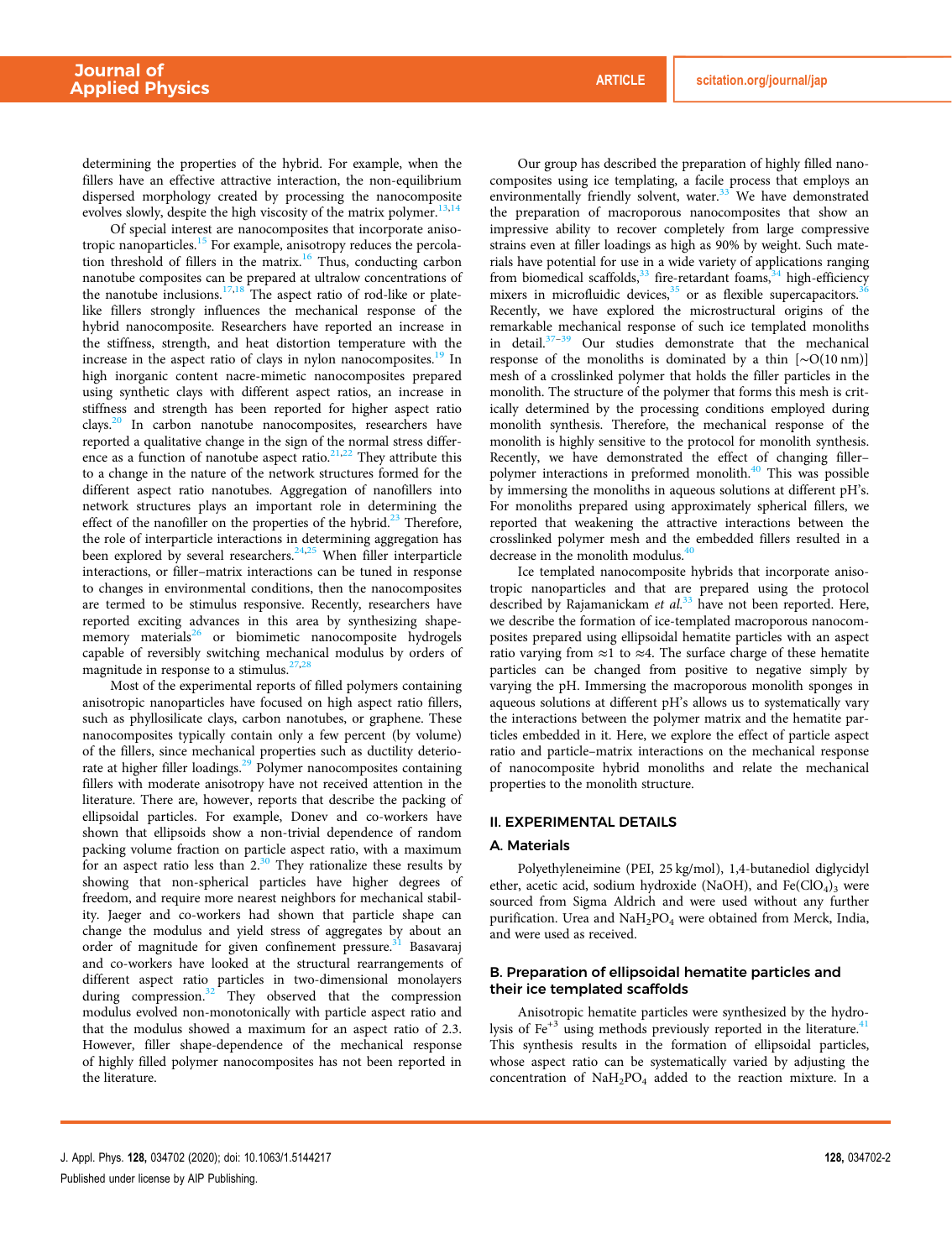

FIG. 1. Scanning electron microscopy of hematite particles with aspect ratios (a)  $\sim$ 1, (b)  $\sim$ 2.,2 and (c)  $\sim$ 4.

typical preparation,  $3.54 \text{ g}$  of Fe(ClO<sub>4</sub>)<sub>3</sub>, 0.6  $\text{g}$  of urea, and a controlled amount of  $\text{NaH}_2\text{PO}_4$  were added to 100 ml of Milli-Q water in a clean 250 ml Pyrex bottle. The Pyrex bottle is kept in a preheated oven at 100 °C for 24 h. Subsequently, the reaction product is separated by centrifugation and is repeatedly washed with de-ionized distilled (DD) water until the pH of the supernatant is neutral. The washed product is dispersed in DD water. We confirm the structure of the hematite nanoparticles synthesized using x-ray diffraction (supplementary material, Fig. S1). The shape and size of the hematite particles are characterized using SEM (Hitachi S-4800, Japan). In this work, we prepare hematite particles that are approximately isotropic (viz, aspect ratio  $= 1$ ) as well as ellipsoids with aspect ratios (=length/maximum diameter, viz, L/D) of 2.2 and 4, as shown in Fig. 1 and Table I.

We now describe the preparation of a typical ice-templated scaffold. Hematite dispersions  $(688 \,\mu\text{I})$  containing 60 mg by weight of the particles were added to  $80 \mu l$  of PEI stock solution (10 wt. %) and vigorously mixed for about 10 min using a vortex mixer. Next, 8 mg of 1,4-butanediol diglycidyl ether was added to this dispersion and vortexed for about 3 min, and were then immediately transferred to the refrigerator. To prepare ice-templated scaffolds, we followed the protocol described in our previous publications. $33,40$ Briefly, the pH of the dispersions were maintained at 10, and the dispersions were frozen in centrifuge tubes by placing them in a freezer at −18 °C. They were held at this temperature for 24 h, during which time PEI is crosslinked through the diepoxy to form a network. Subsequently, the samples were freeze dried (Labconco FreeZone 2.5 Plus, −80 °C, 0.1 mbar). Thus, the dry scaffold is a macroporous material whose walls are comprised of hematite particles 79% by weight  $[ = 60/(60 + 8 + 8)]$  enmeshed in a crosslinked PEI matrix. A schematic representation of the process for preparation of ice-templated scaffolds is depicted in Fig. 2.

TABLE I. Dimensions and aspect ratio of hematite particles obtained from scanning electron micrographs.

| Particle label | Length $(nm)$ | Diameter (nm) | Aspect ratio |
|----------------|---------------|---------------|--------------|
|                |               | $105 \pm 12$  | $\sim$ 1     |
| 2.2            | $119 \pm 10$  | $53 \pm 3$    | 2.2          |
|                | $196 \pm 6$   | $49 \pm 2$    | 4.0          |

#### C. Methods

To visualize the microstructure of the scaffold, we have performed scanning electron microscopy (SEM) on a slice of the lyophilized sample (scaffold) using FESEM, INSPECT F50 (UK). Prior to SEM imaging, a slice of the lyophilized sample was placed on a copper tape and mounted on the SEM specimen stub and then sputter-coated with gold. Coating of gold on the sample enhances its electrical conductivity and improves the quality of SEM images. The SEM images of the scaffolds displaying the local microstructure comprising of particles having aspect ratios of 1, 2.2, and 4 are shown in Figs.  $2(a)-2(f)$ .

Mechanical properties of the monolithic sponges were measured using an ARES-G2 rheometer (TA Instruments). The rheometer is equipped with a force rebalance torque transducer and is capable of making normal force measurements. Cylindrical hydrogel monolith samples were measured using the 8 mm diameter plate-plate geometry. To avoid sample slippage during measurements, roughened parallel plates were used. Care was taken to ensure proper contact between the sample and measuring plates. Samples were placed on the bottom plate and the top plate was moved to contact the top of the sample until a normal force of 1 g was measured. Small amplitude oscillatory measurements were performed to measure the shear moduli. The samples were also compressed (and then allowed to re-expand) in the rheometer and the normal forces exerted were measured. All measurements were repeated atleast three times on fresh samples to confirm their reproducibility. Representative data are presented in this work.

The nominal density of the monoliths was measured by taking a cylindrical sample and by carefully measuring its mass (using a weighing balance with an accuracy of 0.1 mg) and dimensions (using a micrometer with an accuracy of  $1 \mu$ m). The zeta potential of particles at different pH's was obtained from electrophoretic mobility of particles measured using Zeta PALS (Brookhaven Instruments Corp., Holtsville, NY, USA). The pH of dilute particle dispersions was adjusted by the addition of acetic acid or NaOH solutions of known concentration.

### III. RESULTS AND DISCUSSION

Ice templating results in the formation of a monolithic nanocomposite. During ice templating, we freeze dispersions whose pH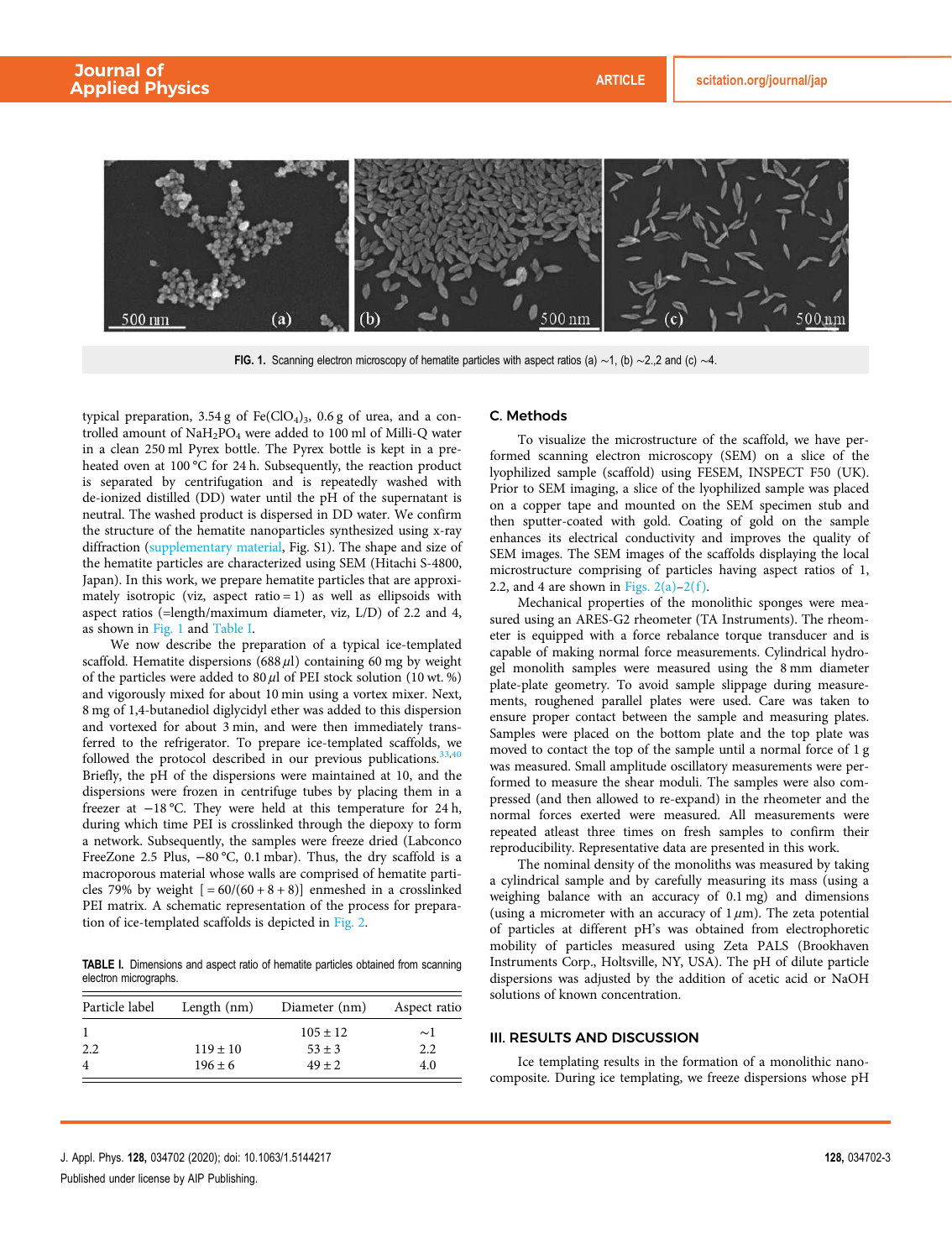

FIG. 2. Schematic of scaffold preparation protocol and the scanning electron micrographs of scaffolds made of hematite particle with aspect ratios (a) and (b) ∼1, (c) and (d) ∼2.2, and (e) and (f) ∼4. (b), (d), and (f) are the high resolution SEM images of pore walls.

is adjusted to 10. At this pH, hematite particles are negatively charged and cationic PEI adsorbs on their surface due to electrostatic interactions. Hematite particles, PEI, and diepoxy crosslinker are consolidated by the growing ice crystals and form the walls of pores in the monolith. The reaction between PEI and diepoxy crosslinker is very slow at room temperature, at the concentrations employed in the monolith preparation. However, due to the local increase in concentration on freezing, PEI reacts with diepoxy crosslinker even at the temperatures in the refrigerator (∼−18 °C). We allow the reaction to proceed for a day. Subsequently, the samples are freeze dried to yield a macroporous monolith with a volume porosity about 90%. The monoliths take the shape of the centrifuge tube in which they are prepared—therefore, they are cylindrical in shape with a diameter of 8 mm and a length of about 1 cm (Fig. 2). The aspect ratio of the hematite particles does not influence ice crystal formation and similar pore size distributions are obtained for monoliths prepared using the different particles. In all cases, an analysis of the SEM images (Fig. 2) suggests that pore sizes vary from 30 to 130 microns, with the pore size distribution peaking at about  $60 \mu m$ . High resolution SEM images of the pore walls  $[Figs. 2(b)-2(f)]$  reveal the presence of hematite particles embedded in them. Even as the aspect ratio of the particles increases from 1 to 2.2 to 4, we do not observe any orientational order for the particles in the pore walls (supplementary material, Fig. S2). We estimate a Peclet number based on the rate of growth of ice crystals as  $Pe = v/D_R L$ , where v is the rate of propagation of the freezing front (estimated as 100 nm/s),  $^{42}$  D<sub>R</sub> is the rotation diffusion coefficient, $43$  and L is the length of the particle. We calculate  $Pe \ll 1$ , suggesting that particles consolidated into walls during ice templating should show orientational correlations. However, it appears that the process of ice templating consolidates particles in such a way that even anisotropic ellipsoidal particles with an aspect ratio of 4 are unable to align. We believe that this might be due to short range attractive interactions between hematite particles due to the possibility of PEI chains forming bridges between them. We reason that these sticky interactions between ellipsoids preclude their orientation. Our previous studies indicate that macropore walls formed by ice-templating comprise particles enmeshed in a network of crosslinked PEI. $38,40$  As a consequence of this structure, monoliths recover completely after large compressive deformations, exceeding strains of 70%. All the hematite monoliths investigated in this work are elastic and show recovery after large compressive deformations.

We use dynamic oscillatory shear rheology to probe the shear response of monoliths containing different aspect ratio hematite ellipsoids (Fig. 3). Monoliths are soaked in water, and sodium hydroxide is added to maintain  $pH = 10$ . Thus, these are nanocomposite hydrogels. Monoliths prepared using different aspect ratio hematite show qualitatively similar frequency dependence for their mechanical response. As would be expected for a network material, the elastic modulus, G', is significantly higher (by about an order of magnitude) than the loss modulus, G''. The elastic modulus shows a very weak frequency dependence,  $G' \sim \omega^x$ , where  $x \sim O(10^{-2})$ , for all monoliths. The monoliths are remarkably soft, with G' between about 4000 and 10 000 Pa, comparable to the elastic modulus of macroporous monoliths of unfilled crosslinked PEI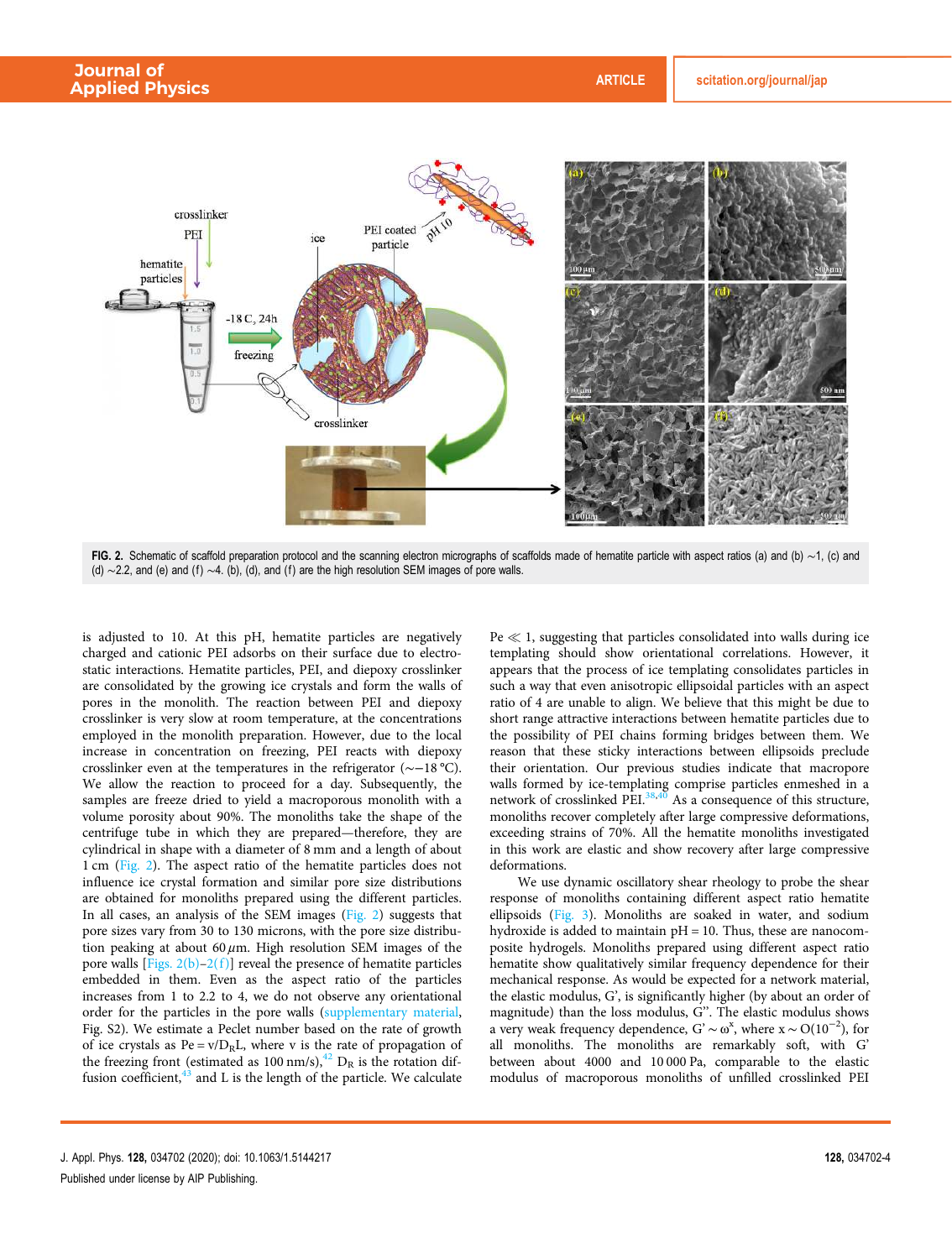

FIG. 3. Storage (G') and loss (G'') moduli at pH = 10 as a function of frequency for scaffolds made with different aspect ratio hematite particles.

(supplementary material, Fig. S3). This suggests that the mechanical response arises primarily from the network of crosslinked polymer and not directly from the filler particles. We reiterate that the hematite weight fraction for all monoliths is identical, to within the experimental error.

We observe that G' decreases with an increase in the hematite aspect ratio. This decrease in modulus with increase in filler aspect ratio is qualitatively different from the trends reported in the literature. In nanocomposites comprising silica nanoparticles with aspect ratio varying from 1 to 10 in an SBR rubber, Scotti and co-workers reported an increase in the modulus with filler aspect ratio.<sup>44,45</sup> They attributed this to improved percolation for higher aspect ratio fillers. Their results are consistent with those reported for nanocomposites containing very high aspect ratio nanofillers, including rod-like carbon nanotubes $23$  and plate-like clay particles.19,46 In all these, an increase in filler aspect ratio resulted in increased modulus, attributed to increased filler–filler interactions with increase in the filler aspect ratio. Therefore, the decrease in modulus with hematite aspect ratio observed in our experiments (Fig. 3) is unusual. We note that in the case of polymer nanocomposites containing moderate aspect ratio silica particles or high aspect ratio clay or CNTs (where the modulus increases for particles with increased aspect ratio), the particle matrix interaction is not characterized by strong attraction. Even when the clay or CNT is compatibilized by surface treatment so that mixing and dispersion can be achieved, typically, one does not observe strong attraction between the matrix and the filler in the nanocomposites. Furthermore, while highly filled nanocomposites have been reported, the filler concentration is typically much lower than for the case of the ice-templated monoliths reported in this work. It is possible that these differences contribute to the unusual aspect ratio dependence of the modulus that we observe for ice templated scaffolds.

To further investigate the origins of the unusual dependence of the mechanical response on hematite aspect ratio, we examine the variation in monolith modulus with its nominal density. For this, we prepare monoliths by ice templating dispersions with different concentrations (while maintaining the ratio of particle to polymer to crosslinker). Thus, all monoliths have the same hematite weight fraction (≈79%). For lower dispersion concentrations, the volume occupied by the macropore walls is a smaller fraction of the monolith volume resulting in a lower nominal density  $(\rho^*)$  for the monolith. Note that the walls are dense, comprising hematite particles in a polymer mesh and there is likely no variation in the density within the walls for these monoliths. The protocol employed for ice templating is the same for all monoliths. We observe that monoliths containing isotropic hematite exhibit an approximately linear dependence of modulus with nominal density, viz,  $G' \sim \rho^*$  [Fig. 4(a)]. Furthermore, we observe that Young's modulus, E', obtained from the linear region of the stress–strain curve for compression also scales as  $\sim p^*$  [Fig. 4(a)]. We note that  $E' \approx 2G'$ , indicating that the Poisson ratio,  $v \approx 0$ . Consistent with this, we note that there is no change in the lateral dimension of the monoliths when they are compressed. These results are in accordance with our previous reports for ice templated monoliths of



FIG. 4. Storage and Young's moduli as a function of scaffold nominal density ( $\rho^*$ ) for scaffolds made of hematite particles with aspect ratios (a) ~1, (b) ~2.2, and (c) 4. Note that measurements for Young's modulus are repeated four times and data from all the measurements are presented. All data are at pH = 10. The lines shown are power law fits to the data with exponent  $n$ .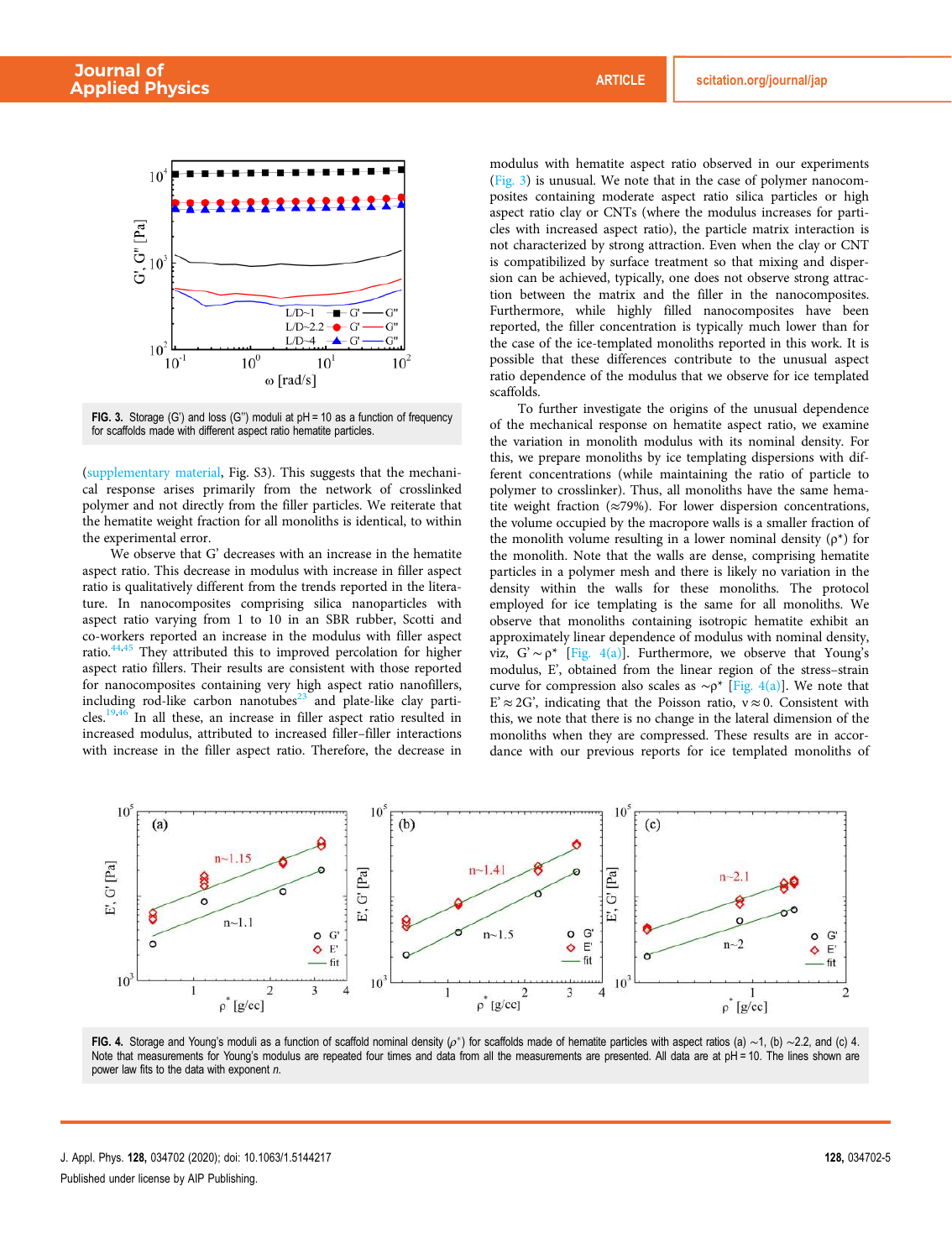approximately spherical silica particles.<sup>33,47</sup> We observe a systematic transition in the nominal density dependence of the modulus with increase in aspect ratio of the hematite particles. For ellipsoids with an aspect ratio of 2.2 and 4, we observe G',  $E' \sim \rho^{*1.5}$  and G',  $E' \sim \rho^*$ <sup>2</sup>, respectively. For these scaffolds as well,  $E \approx 2G'$ . We note that G' and E are independent quantities—therefore, given that we can access only a relatively small range of  $\rho^*$ , it is reassuring that both moduli show similar scaling behavior.

We interpret this difference in  $\rho^*$  scaling as arising from a change in the mechanism of monolith response. The dimensions of the hematite particles are of the order of ∼O(100 nm), orders of magnitude smaller than the size of one cell in the monolith (of the order of  $100 \mu m$ ). The samples on which we perform mechanical measurements are macroscopic (of the order of 1 cm), orders of magnitude larger than the size of the porous cells in the monolith. Therefore, it is reasonable to consider the samples as isotropic materials amenable to a continuum description. We consider two independent modes by which the monolith responds to mechanical deformation, following standard descriptions<sup>48</sup> of threedimensional foams.

If the compressive response of the foam arises from compression of the cell walls, then the work done by the compressive force, F, during deformation can be written as  $\vec{F} \delta = E_W d^2 t \vec{\epsilon}^2$ , where  $\delta$  is the change in pore dimension along the compression axis,  $E_W$  is the modulus of the pore wall, d is the pore diameter, t is the wall thickness, and  $\epsilon$  is the nominal strain (= $\delta/d$ ). Based on this, the experimentally observed nominal modulus of the foam can be written as  $E=(nominal stress)/strain=(F/d^2)/(\delta/d)$ . Therefore, E'd $\delta^2 \sim E_W d^2 t$  ( $\delta^2/d^2$ ), leading to

$$
E'/E_W \sim t/d. \tag{1}
$$

If the density of the pore walls is  $\rho_W$ , then we can write  $\rho_{\rm W}(d^2t) \sim \rho^*d^3$ . Thus,  $\rho^*/\rho_{\rm W} \sim t/d$  and Eq. (1) can be written as

$$
E'/E_W \sim t/d \sim \rho^* / \rho_W. \tag{2}
$$

Thus, E'  $\sim \rho^*$  (and G'  $\sim \rho^*$ ) as is observed for ice templated monoliths prepared using isotropic particles. This suggests that the origin of the mechanical response when the monolith is deformed is compression of the walls. $33$  This is in itself unusual—typically, open cell monoliths respond through bending of the cell walls rather than by wall compression. When monoliths respond by bending of cell walls, beam theory for linear elastic deflection shows that the deflection,  $\delta \sim \text{Fd}^3/\text{E}_\text{W} I$ , where I is the second moment of the area of the cell wall. Therefore, Young's modulus is given as  $E' = \sigma/\epsilon \sim E_{\rm W} I/d^4$ . Thus, we obtain

$$
E'/E_W \sim (\rho^* / \rho_W)^2.
$$
 (3)

Thus, E', G'  $\sim \rho^{*2}$  as is observed for ice templated monoliths prepared using ellipsoidal particles with aspect ratio = 4. This suggests that ice templated monoliths using ellipsoidal particles with aspect ratio = 4 respond to deformation by bending of cell walls. We note that there is a systematic increase in the  $p^*$  dependence of G' as aspect ratio is increased from  $\approx$ 1 to  $\approx$ 4, suggestive of a change from cell wall compression to bending in response to deformation of the monolith. The mechanical response of the monoliths arises from the polymer shells–ice templated monoliths are soft and we have previously demonstrated that their modulus increases linearly with temperature, pointing to the polymeric contribution to their response.<sup>33</sup> Therefore, when a monolith is compressed and there is relative motion between the particles in the wall, the response of the monolith arises from how the crosslinked polymer mesh that holds the particles together is deformed to accommodate this relative motion. It appears that for the case of isotropic particles, the preferred mode is for particles to move relative to each other so that the wall gets compressed rather than bend, while for higher aspect ratio ellipsoids, it is easier for the particles to slide relative to each other rather than change the interparticle spacing, so that the walls bend rather than get compressed. Thus, the decrease in E, G' with the increase in particle aspect ratio appears to correlate with a change in the mechanism of monolith response.

The surface charge of hematite particles is a strong function of pH. At low pH, viz, under acidic conditions, the particles are positively charged, with a zeta potential above  $+50$  mV at  $pH = 2$ . The particle charge decreases with an increase in pH and the particles are nearly uncharged at a neutral pH. Under basic conditions, the particles bear a negative surface charge (zeta potential = − 40 mV at  $pH = 10$ ) (Fig. 5). We note that monoliths are always prepared from basic aqueous dispersions. Here, PEI chains adsorb on the negatively charged hematite particles and, the reaction between the PEI amine groups and the diepoxy groups can proceed. However, once the crosslinking reaction is complete and the ice templated monoliths have been prepared, the walls comprise hematite particles trapped in a crosslinked mesh of PEI. These monoliths can be dried and soaked in aqueous solutions at different pH values so that we can qualitatively change the interactions between the embedded hematite particles and the crosslinked polymer matrix. We now examine the response of monoliths as hydrogels, immersed in water at different pH ranging from 2 to 10. At the outset, we comment that the pH dependence of the monolith response is a consequence of the change in the zeta potential of the hematite particles. We have shown previously that "control"



FIG. 5. Zeta potential measurements of hematite particles as a function of pH.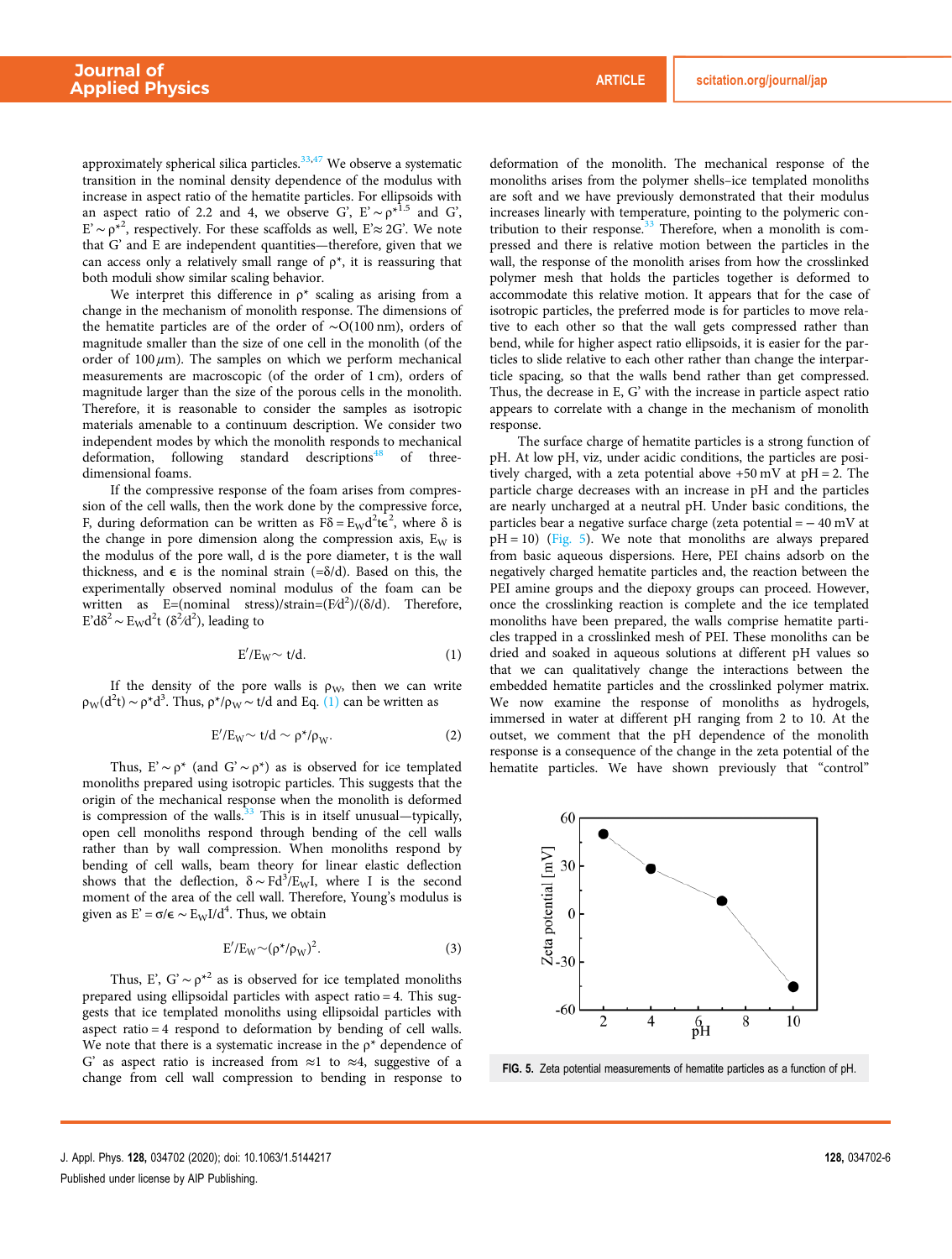unfilled monoliths prepared by crosslinking ice templated PEI solutions do not exhibit any pH dependence to their mechanical properties.<sup>40</sup> A change in pH results in a change in the zeta potential of the hematite particles and therefore, possibly in changes to the hematite–hematite and hematite–polymer matrix interactions in the monoliths.

At  $pH = 10$ , there are attractive interactions between the matrix crosslinked PEI and the embedded hematite fillers. At neutral or acidic pH, the zeta potential of dispersed hematite particles varies from near 0 to positive. Under these conditions, PEI will not adsorb on the particle surface. In fact, zeta potential measurements indicate that PEI chains adsorbed on hematite particle surfaces desorb when the pH is decreased from basic to acidic values. Therefore, when monoliths are soaked in water maintained at neutral to acidic pH, we anticipate that the matrix polymer interaction will transform from attractive to repulsive. However, since the hematite particles in the monoliths are trapped in a crosslinked PEI mesh, they cannot escape from the matrix or aggregate in the matrix, even if the matrix-particle interaction turns repulsive. For monoliths prepared using isotropic silica particles, we had demonstrated that repulsive matrix-filler interactions results in a decrease in  $G'.^{40}$ 

Monoliths prepared with hematite particles with different aspect ratios (but with same  $p^*$ ) exhibit qualitatively different pH dependence of the modulus. Isotropic hematite monoliths show a decrease in G' as pH decreases from 10 to 2. As the aspect ratio is increased to  $\approx$  2.2, we observe that G' exhibits almost no pH dependence (Fig. 6). For monoliths prepared using the high aspect ratio  $(\approx 4)$  hematite, we observe that G' decreases as pH increases from acidic (pH = 2) to neutral to basic (pH = 10) (Fig. 6). At pH = 2, the aspect ratio dependence of G' is exactly opposite to the trend at  $pH = 10$ , viz,  $G'$  increases with the aspect ratio of the ellipsoidal hematite particles (Fig. 6).

Qualitative differences between the behavior at  $pH = 2$ and = 10 are also observed in large amplitude compression experiments on monoliths containing the hematite particles. We subject monoliths prepared using hematite particles with different aspect



FIG. 6. Storage modulus (at 1 rad/s) as a function of pH for same density scaffolds made with different aspect ratio (L/D) hematite particles.

ratio, and soaked in water at different pH's to compressive strain followed by unloading. We observe that all monoliths are elastic and recover from 70% compressional strain at pH from 2 to 10 (Fig. 7). In all our experiments, the monoliths exhibit a linear response region where compressional stress is proportional to strain. Subsequently, the stress increases monotonically but at a lower rate until about a strain of 40%. Beyond that, there is a sharp increase in stress with increasing strain. Since the Poisson ratio for the ice templated monoliths is nearly 0, there is a decrease in the void volume as the monoliths are compressed. We have previously demonstrated that beyond about 40% strain, the cell walls collapse and the pore walls come into contact.<sup>47</sup> Therefore, the sharp increase in stress can be attributed to the compression of a dense monolith as the void volume is eliminated due to compression. After compression to 70% strain, the monoliths are unloaded and there is a decrease in stress. As previously reported, here too we observe a hysteresis in the stress–strain response. The area corresponding to the hysteresis loop is approximately 30%, largely independent of the aspect ratio of the hematite ellipsoids and the pH at which the experiment is carried out. A change in pH from 2 to 10 results in the hematite/PEI matrix interaction changing from repulsive to attractive. Thus, it appears that hysteresis in the stress–strain response does not result from interactions at the particle-polymer interface. We believe that the hysteresis arises from viscous dissipation in the crosslinked polymer matrix. We note that compressionrecovery cycles on pure polymer monoliths (containing no filler particles) also show hysteresis (Supporting Information, Figure S3), supporting our contention that hysteresis arises from viscous dissipation in the polymer matrix. The Young's modulus, E', calculated from the low strain linear response region during compression and,  $\sigma_{\rm m}$ , the maximum stress at 70% compression are both higher for aspect ratio = 4 ellipsoidal particles relative to isotropic particles for  $pH = 2$  while the trend is opposite for  $pH = 10$  (Fig. 7). The values for the modulus, E' and maximum stress,  $\sigma_m$  do not change monotonically as a function of pH from 2 to 10. There is significant variability in the data measured at  $pH = 7$ , possibly since this is close to the isoelectric point for the hematite particles. Therefore, we focus on the trends observed for experiments conducted at the two extreme values of  $pH$  ( = 2 and = 10).

At  $pH = 2$ , hematite particles in dispersion have a positive surface charge. Zeta potential measurements indicate that PEI chains adsorbed on hematite particles at  $pH = 10$  desorb off the particle surface when the pH is changed to 2 by the addition of acid. Therefore, at  $pH = 2$ , we anticipate that the interaction between the hematite particle surface and crosslinked PEI mesh that surrounds it is repulsive. This repulsive interaction leads to a reduction in the number of PEI/hematite contacts relative to the attractive case. Again, we reiterate that since the monolith comprises hematite particles in a crosslinked PEI mesh, the particles cannot escape the mesh or aggregate in it, even at  $pH = 2$ . At  $pH = 2$ , there is an increase in the modulus (G' and E') and in  $\sigma_m$ with increase in aspect ratio, as has been reported for polymer– silica nanocomposites (with moderate aspect ratio silica fillers) $44,45$ as well as polymer-clay and CNT-polymer nanocomposites.<sup>19,23,46</sup> Those systems too are characterized by incompatibility between the filler and the matrix polymer. Typically, the filler surfaces are treated so that they are rendered compatible with the matrix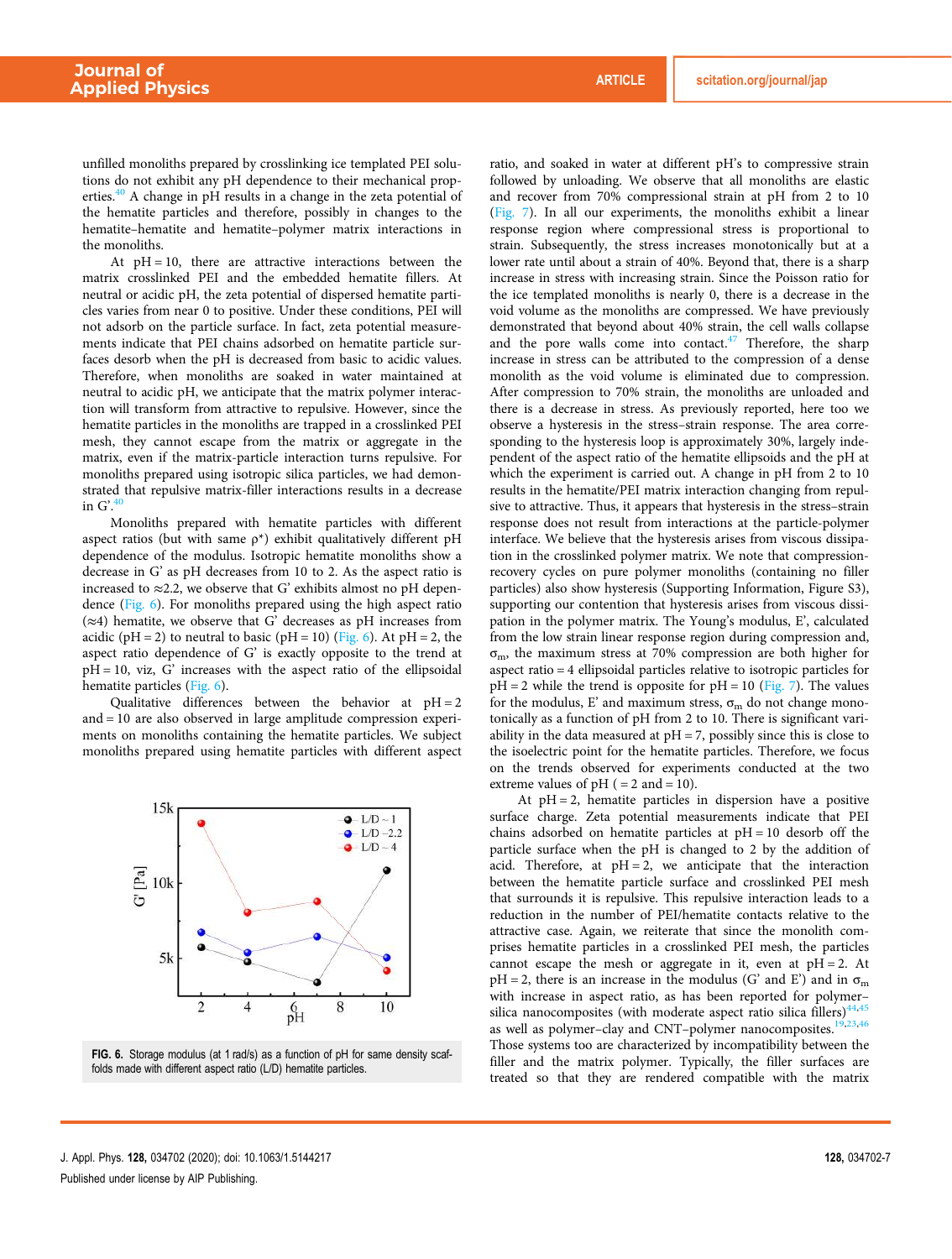

FIG. 7. Mechanical properties of scaffold at different pH. Compression–expansion curves at 70% strain of scaffolds made of particles with aspect ratios (a) ~1, (b) ~2.2, and (c)  $\sim$ 4. (d) and (e) are Young's moduli vs aspect ratio and maximum compressive stress ( $\sigma_{\text{max}}$ ) at 70% strain vs aspect ratio, respectively.

polymer. However, achieving good filler dispersion in a polymer matrix for clay or CNT nanocomposites remains challenging. In our system, where we can change filler–polymer interactions by changing pH, we note that for systems where there are strong attractive interactions between filler and polymer, an increase in filler aspect ratio correlates with a change in the mechanical response and with a decrease in modulus. In contrast, when there are repulsive interactions between the filler and polymer, the modulus increases with aspect ratio. At this point, there is insufficient data in the literature to state that this is a general observation. However, this interesting observation based on our results suggests a potentially interesting line of future investigation.

#### IV. CONCLUSIONS

The mechanical response of ice templated monolith hydrogels comprising ellipsoidal hematite particles in a crosslinked PEI matrix depend on the aspect ratio of the particles and the pH at which the measurement is performed. The ice templated monoliths recover elastically after being subjected to large compressive strains, of up to 70%, independent of the aspect ratio of the hematite particle and the pH at which they are compressed. Under acidic conditions ( $pH = 2$ ), there is a repulsive interaction between the particle surface and the crosslinked polymer matrix. Under these conditions, we observe an increase in the monolith modulus with aspect ratio. Monolith response at  $pH = 10$ , where there is an attractive interaction between the particle and polymeric matrix show a qualitative different response. Here, the monolith modulus decreases with increase in aspect ratio. At  $pH = 10$ , the monolith modulus increases approximately linearly with nominal density for isotropic particles. As the particle aspect ratio increases, there is a systematic increase in the density dependence of the modulus. Our results suggest that the mechanical response of ice templated monolith hydrogels depend on both the aspect ratio of the particles in the nanocomposite and on the nature of the particle–matrix interactions.

#### SUPPLEMENTARY MATERIAL

See the supplementary material for the characterization of the hematite particles (XRD), characterization of the monoliths (SEM) indicating local ordering of the colloidal particles and mechanical characterization of ice templated monoliths of neat crosslinked polymer.

#### ACKNOWLEDGMENTS

K.S. acknowledges CSIR for the GATE fellowship. G.K. acknowledges BRNS for partial funding of this research.